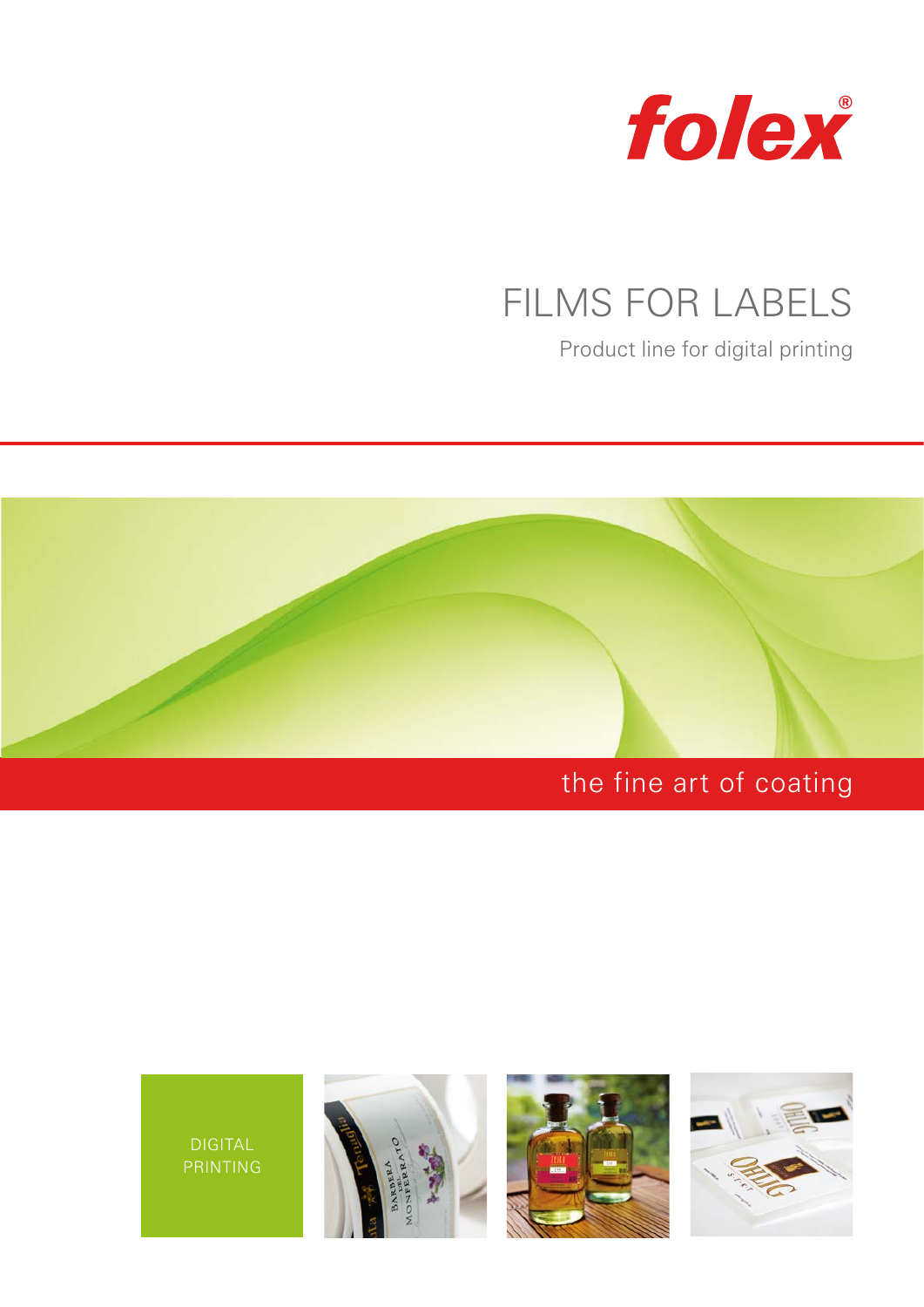#### PICTOGRAM OVERVIEW 2

| <b>INK JET</b> | $3 - 5$ |
|----------------|---------|
|                |         |
|                |         |
|                |         |
| LASER          | $6 - 7$ |
|                |         |

Premium permanent adhesive films...................................................................................................................7

#### PICTOGRAM OVERVIEW

6666 Ink Jet

Ink Jet 6664 Memjet

Laser

Ink Jet Memjet, high speed

Suitable for colour laser printer

\* On request bulk rolls are an option on the available full width. This can then be converted into your required width and length. The full length and width of the roll must be used and all waste incurred will be charged.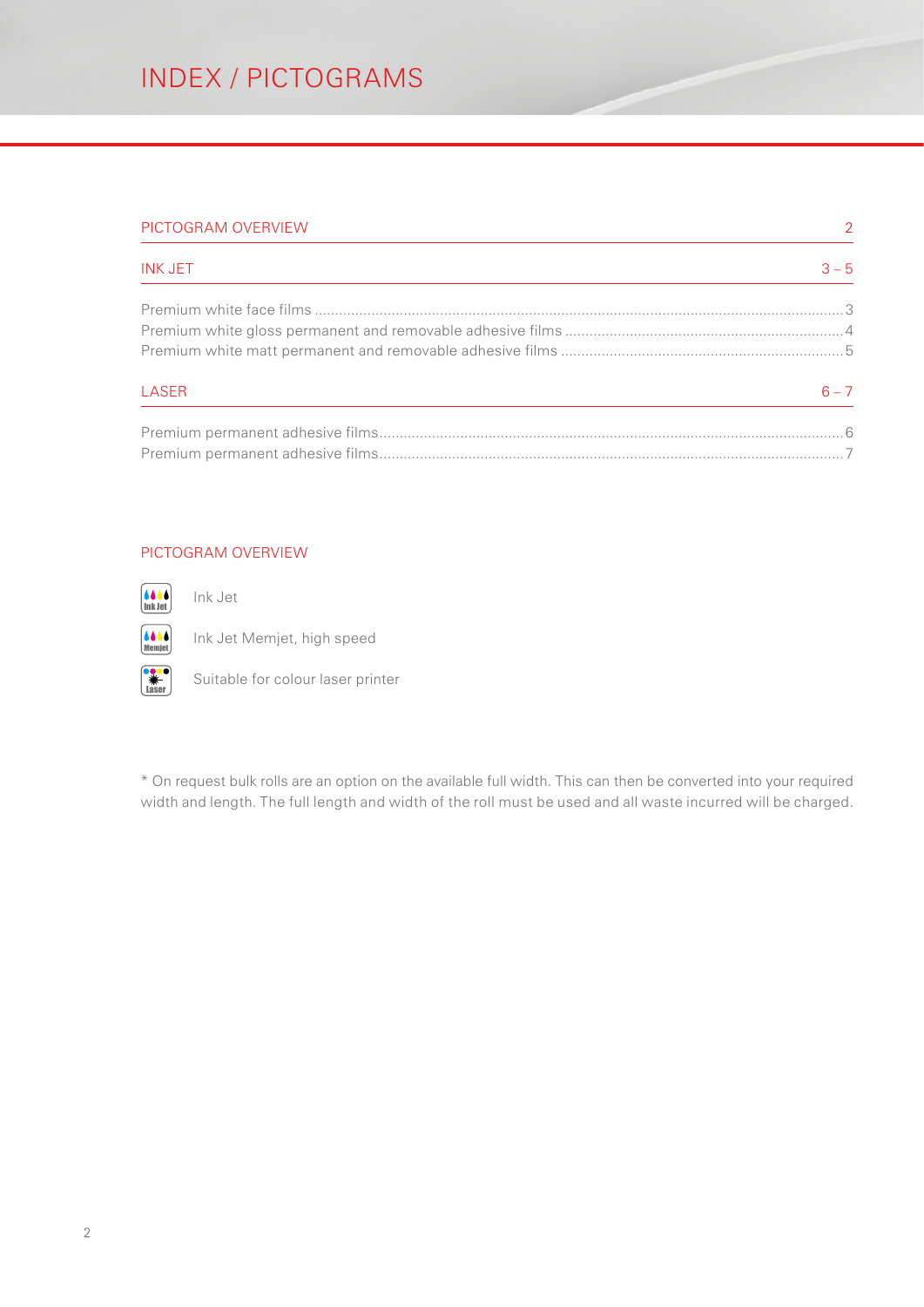# PREMIUM WHITE FACE FILMS

| Field of application                                                                                                                                                              | <b>Sales Arguments</b>                                                                                                                                                                                                                                                                                                       |
|-----------------------------------------------------------------------------------------------------------------------------------------------------------------------------------|------------------------------------------------------------------------------------------------------------------------------------------------------------------------------------------------------------------------------------------------------------------------------------------------------------------------------|
| Face film for adhesive manu-<br>facturing into stickers, labels,<br>signs, decals, tags, nameplates,<br>prototypes mockups, Point of<br>Sale and Point of Purchase<br>merchandise | • High quality white glossy polypropylene film<br>Nanoporous, instant dry coating<br>٠<br>Brilliant image colour reproduction<br>٠<br>• Good conformability and tear resistance<br>Good water and scuff resistance<br>• High moisture resistance<br>• Superb ink absorption and fast drying time due<br>to dedicated coating |

| <b>SPN</b>    |             |                |                       | 4444<br><b>Ink Jet</b><br>Memjet |
|---------------|-------------|----------------|-----------------------|----------------------------------|
| White, glossy | $*0.060$ mm | $\overline{1}$ | $1015$ mm x bulk roll | 22SPN.080.01015                  |
| ■ SPM         |             |                |                       | 8666<br><b>Ink Jet</b><br>Memjet |
| White, matt   | $*0.060$ mm | $\mathbf{1}$   | $1015$ mm x bulk roll | 22SPM.090.01015                  |

Please contact us for other material and thickness options.

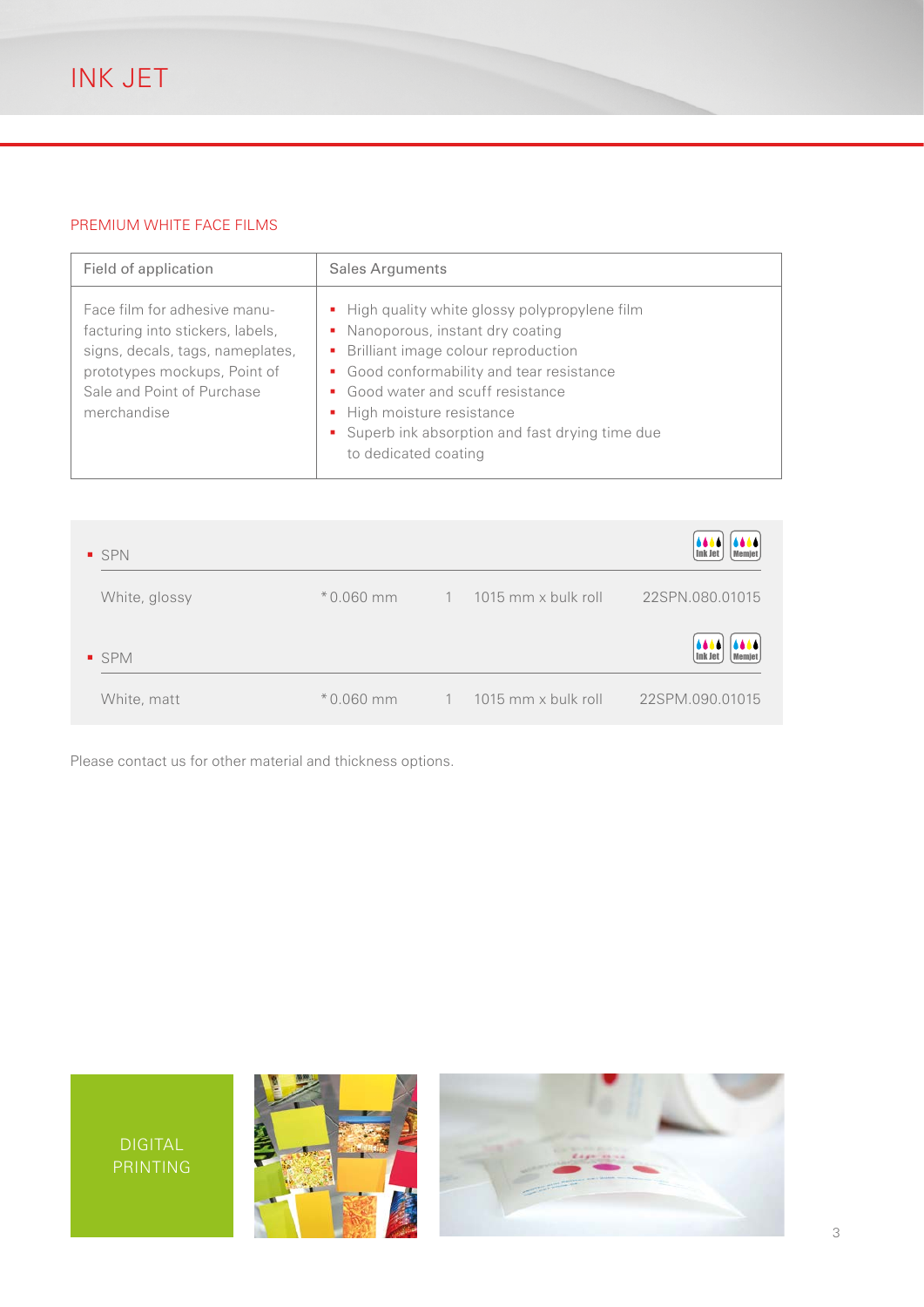### PREMIUM WHITE GLOSS PERMANENT AND REMOVABLE ADHESIVE FILMS

| Field of application                                                                                                            | <b>Sales Arguments</b>                                                                                                                                                                                                                                                                                                                                                                                 |
|---------------------------------------------------------------------------------------------------------------------------------|--------------------------------------------------------------------------------------------------------------------------------------------------------------------------------------------------------------------------------------------------------------------------------------------------------------------------------------------------------------------------------------------------------|
| Stickers, labels, signs, decals,<br>tags, nameplates, prototypes<br>mockups, Point of Sale and Point<br>of Purchase merchandise | • High quality white glossy polypropylene film<br>• Nanoporous, instant dry coating<br>• Brilliant image colour reproduction<br>• Good conformability and tear resistance<br>• Good water and scuff resistance<br>• High moisture resistance<br>• Superb ink absorption and fast drying time due<br>to dedicated coating<br>" Acrylic dispersion adhesive "no leak glue"<br>with silicon paper backing |

| $\blacksquare$ Label Jet PP Gloss White P |             |                |                       |                 |
|-------------------------------------------|-------------|----------------|-----------------------|-----------------|
| White, glossy<br>Permanent Polypropylene  | $*0.060$ mm | $\overline{1}$ | 1070 mm x bulk roll   | 22PNP.060.09110 |
| ■ Label Jet PP Gloss White R              |             |                |                       | lnk Jet         |
| White, glossy<br>Removable Polypropylene  | $*0.060$ mm | $-1$           | - 1070 mm x bulk roll | 22PNR.060.09110 |

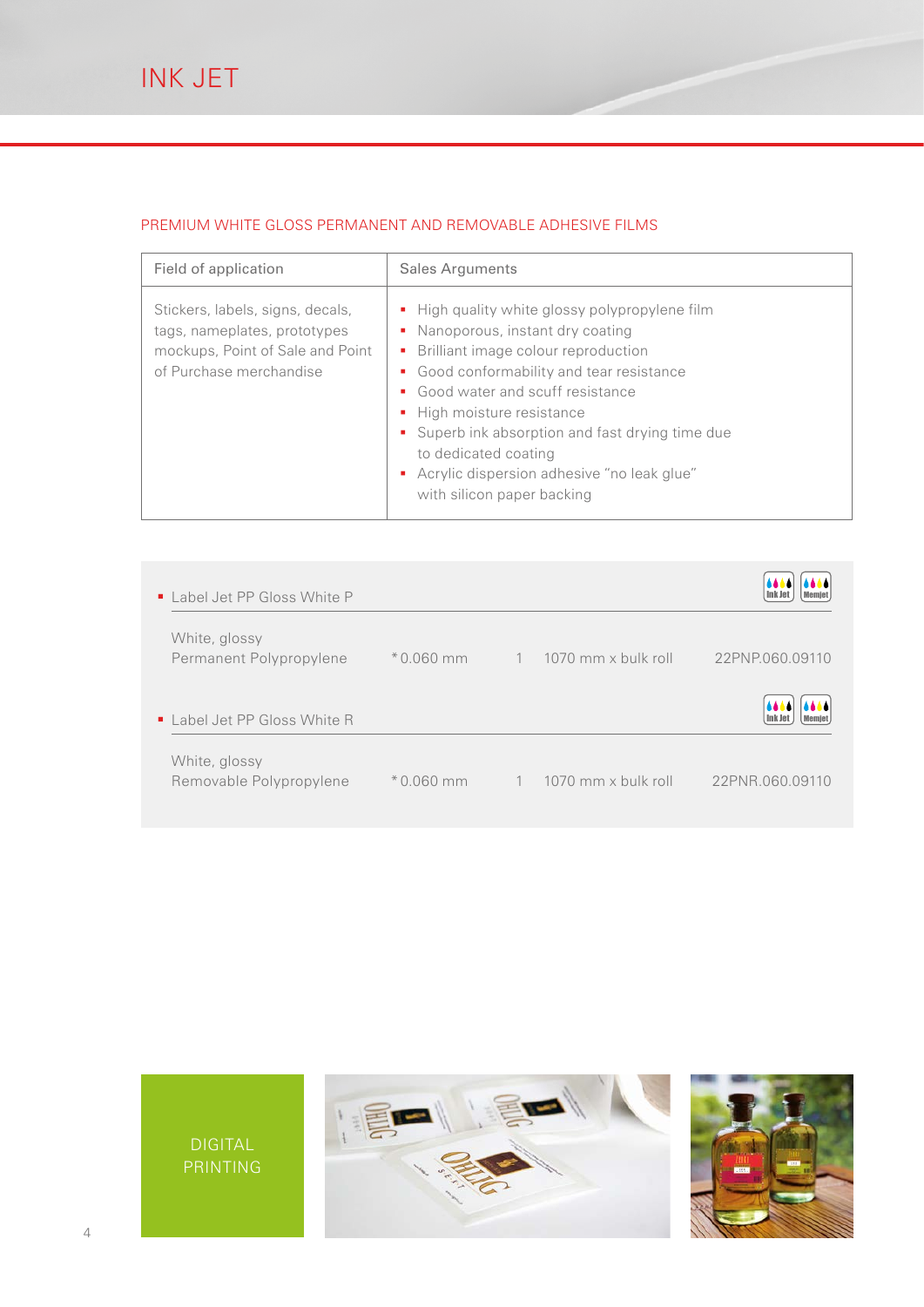# PREMIUM WHITE MATT PERMANENT AND REMOVABLE ADHESIVE FILMS

| Field of application                                                                                                            | <b>Sales Arguments</b>                                                                                                                                                                                                                                                                                                                                                                                                                            |
|---------------------------------------------------------------------------------------------------------------------------------|---------------------------------------------------------------------------------------------------------------------------------------------------------------------------------------------------------------------------------------------------------------------------------------------------------------------------------------------------------------------------------------------------------------------------------------------------|
| Stickers, labels, signs, decals,<br>tags, nameplates, prototypes<br>mockups, Point of Sale and Point<br>of Purchase merchandise | • High quality white matt polypropylene film<br>Microporous, instant dry coating<br>٠<br>Brilliant image colour reproduction<br>٠<br>• Low reflective printing surface<br>• Good conformability and tear resistance<br>Good water and scuff resistance<br>٠<br>• High moisture resistance<br>• Superb ink absorption and fast drying time due<br>to dedicated coating<br>Acrylic dispersion adhesive "no leak glue"<br>with silicon paper backing |

| ■ Label Jet PP Matt White P            |             |                |                     | 4444<br><b>Ink Jet</b><br><b>Memjet</b> |
|----------------------------------------|-------------|----------------|---------------------|-----------------------------------------|
| White, matt<br>Permanent Polypropylene | $*0.060$ mm | $\overline{1}$ | 1070 mm x bulk roll | 22PMP.060.09110                         |
| ■ Label Jet PP Matt White R            |             |                |                     | 4444<br><b>Ink Jet</b><br><b>Memjet</b> |
| White, matt<br>Removable Polypropylene | $*0.060$ mm |                | 1070 mm x bulk roll | 22PMR.060.09110                         |

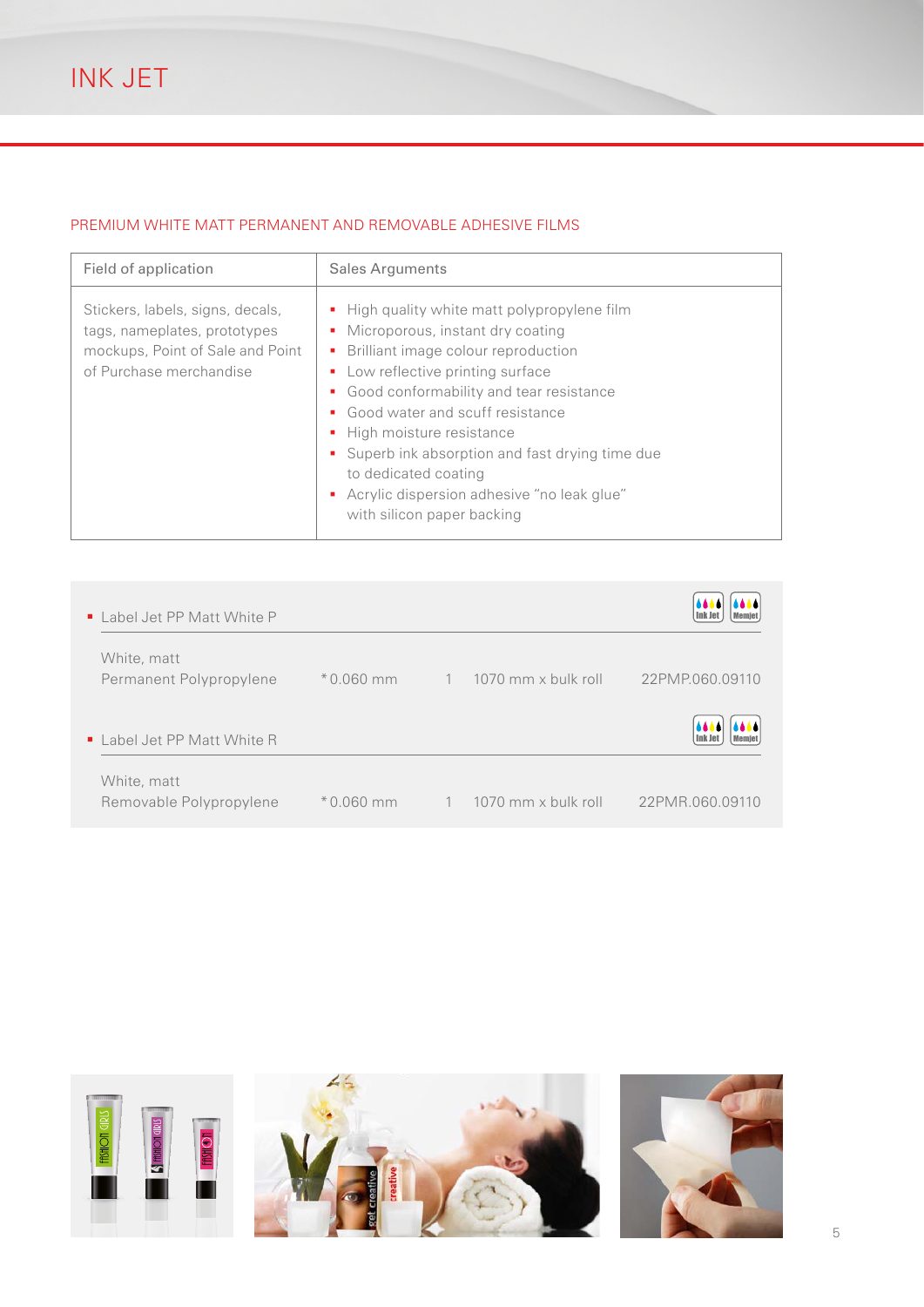# PREMIUM PERMANENT ADHESIVE FILMS

| Field of application                                                                                                            | <b>Sales Arguments</b>                                                                                                                                                                                                                                                                                                                                                                                                                        |
|---------------------------------------------------------------------------------------------------------------------------------|-----------------------------------------------------------------------------------------------------------------------------------------------------------------------------------------------------------------------------------------------------------------------------------------------------------------------------------------------------------------------------------------------------------------------------------------------|
| Stickers, labels, signs, decals,<br>tags, nameplates, prototypes<br>mockups, Point of Sale and Point<br>of Purchase merchandise | • High quality polyester film<br>Brilliant image colour reproduction<br>٠<br>• Tough and tear resistant<br>• Excellent heat and dimensional stability, prevents<br>registration issues and ensures excellent flatness<br>• Good water and scuff resistance<br>• High moisture resistance<br>• Superb toner adhesion and image transfer due<br>to dedicated coating<br>Acrylic permanent adhesive "no leak glue"<br>with silicon paper backing |

| • Label Laser PET White Gloss P |             |              |                     |                 |
|---------------------------------|-------------|--------------|---------------------|-----------------|
| White, glossy                   |             |              |                     |                 |
| Permanent Polyester             | $*0.050$ mm | 1            | 1200 mm x bulk roll | 38046.050.09125 |
|                                 |             |              |                     |                 |
| ■ Label Laser PET White Matt P  |             |              |                     | aser            |
| White, matt                     |             |              |                     |                 |
| Permanent Polyester             | $*0.060$ mm | $\mathbf{1}$ | 1200 mm x bulk roll | 38044.050.09125 |
|                                 |             |              |                     |                 |
| I abel Laser PFT Clear P        |             |              |                     |                 |
| Clear, glossy                   |             |              |                     |                 |
| Permanent Polyester             | $*0.050$ mm | $\mathbf{1}$ | 1200 mm x bulk roll | 38042.050.09125 |
|                                 |             |              |                     |                 |
| Label Laser PET Trans Matt P    |             |              |                     | asei            |
| Translucent, matt               |             |              |                     |                 |
| Permanent Polyester             | $*0.060$ mm | 1            | 1200 mm x bulk roll | 38040.050.09125 |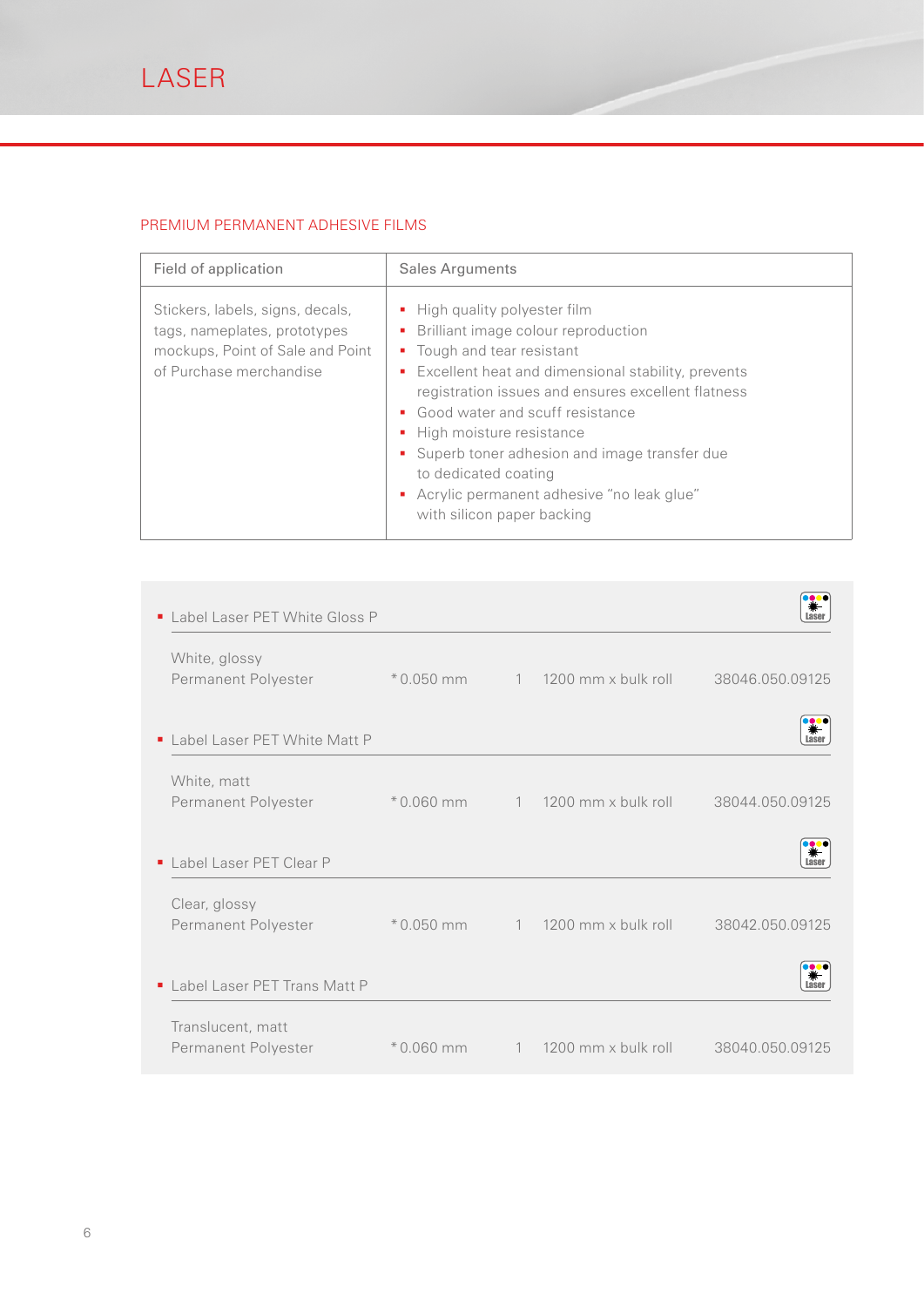# PREMIUM PERMANENT ADHESIVE FILMS

| Field of application                                                                                                            | <b>Sales Arguments</b>                                                                                                                                                                                                                                                                                                                                                                                                                                                             |
|---------------------------------------------------------------------------------------------------------------------------------|------------------------------------------------------------------------------------------------------------------------------------------------------------------------------------------------------------------------------------------------------------------------------------------------------------------------------------------------------------------------------------------------------------------------------------------------------------------------------------|
| Stickers, labels, signs, decals,<br>tags, nameplates, prototypes<br>mockups, Point of Sale and Point<br>of Purchase merchandise | • High quality polyester film<br>"Metal free" colour<br>٠<br>Brilliant image colour reproduction<br>٠<br>Tough and tear resistant<br>٠<br>Excellent heat and dimensional stability, prevents<br>٠<br>registration issues and ensures excellent flatness<br>• Good water and scuff resistance<br>High moisture resistance<br>• Superb toner adhesion and image transfer due<br>to dedicated coating<br>Acrylic permanent adhesive "no leak glue"<br>٠<br>with silicon paper backing |

| • Label Laser PET Silver P            |             |                |                           |                          |
|---------------------------------------|-------------|----------------|---------------------------|--------------------------|
| Silver, glossy<br>Permanent Polyester | $*0.070$ mm | $\overline{1}$ | 1200 mm x bulk roll       | 38050.050.09125          |
| • Label Laser PET Gold P              |             |                |                           | <b>Dec</b><br>#<br>Laser |
| Gold, glossy<br>Permanent Polyester   | $*0.070$ mm |                | $1 \t1200$ mm x bulk roll | 38048.050.09125          |